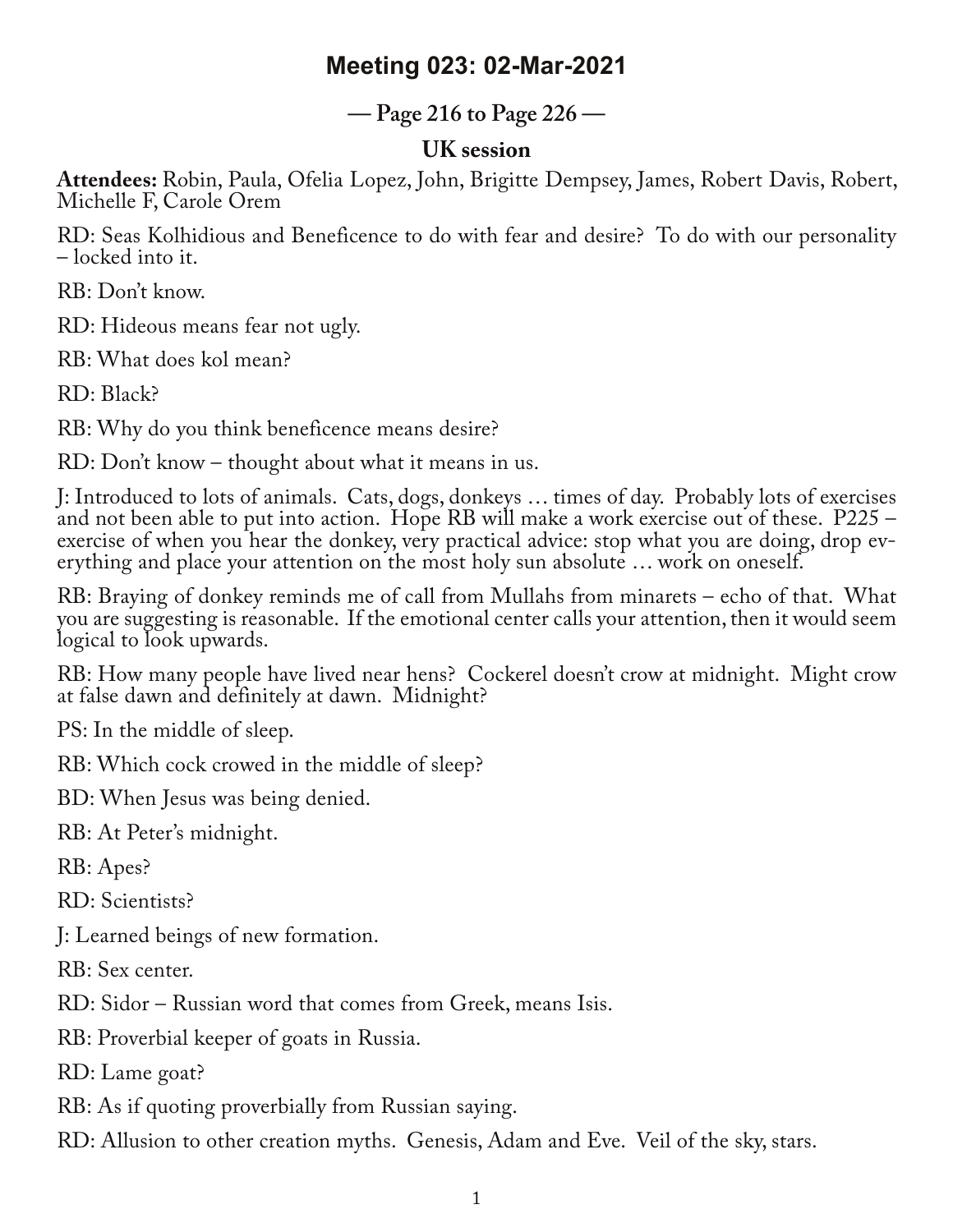BD: Oxen/bull sacred creature in many religions.

RD: Veil – Scheherazade. Cap of Hades – Greek.

BD: Cows wander about in India today – considered sacred.

RD: Cat in Egypt.

RB: Religious doctrine?

BD: What I was raised on – heaven and hell

RD: Sounds like Mormonism – another planet

J: Aspect of relief in the idea. Childhood notion that God is aware of everything including your thoughts. Relief if it is possible to have my attention of God being aware of my every thought and action. Frees me up – not responsible – higher power looking after me. Birds are watching you …

BD: Talks about single god and then gods in plural – p223

CO: Young and lovely women – Islamic.

BD: Religious centers linked to lying, but doesn't explain how it works.

CO: … got together and decided to match up the holidays with pagan rituals

RB: Documentary on TV and going on about a Saint and had his hand as a holy relic in a Church and it was carbon dated and was 200 years after he had existed. Lots of examples of dating relics … lying. Churches used to compete for bits of the cross – throughout Middle Ages.

RD: Hysterical lying.

RB: Hystera – womb. Tendency to associate conditions with organs. Only thing significant about womb is men don't have one. Accusing females being only ones having that condition.

CO: Over abundance of emotion. Freud focused on hysteria with women.

RD: Didn't he say they should masturbate?

BD: Was the result of sexual repression. Was fashionable in Victorian times to be hysterical. Fainted frequently – tight waists.

RD: Let the donkey and oxen do what they want and leaving the cart – repressing emotions and not engaging with them, or indulging too much.

RB: You wouldn't treat an emotion in that way would you? Wouldn't let it have its way. Emo-<br>tions shouldn't be in the position of making decisions.

BD: Cart abandoned in the marketplace

RD: Woodcutter and merchant

RB: Moving center and intellect. Wouldn't persist for long. Technology of the era.

RD: Let the oxen and donkey get on with their work – not interfere with centers.

BD: Abandonment of emotions rather than controlling and using for correct purpose.

RB: When you take a part and insist it is treated separately from other parts – indulging in form of suboptimization. Let's give the heart more energy to pump faster – optimising the heart and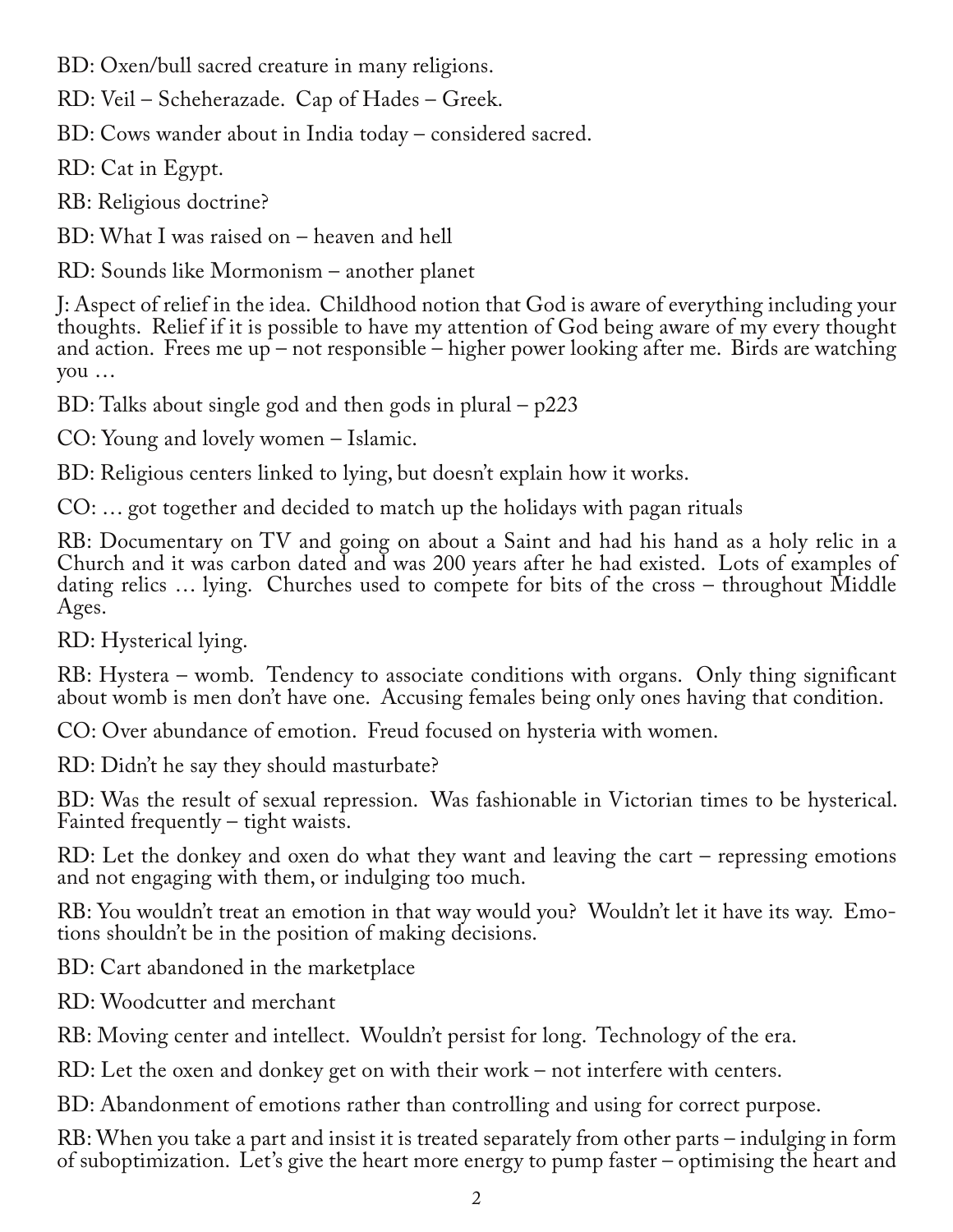would kill the body. Works because things are in harmony.

BD: In Chinese acupuncture, wood is anger, heavy. Leave in marketplace, could do real damage.

RD: In Women of the Rope, flowers to do with Kundabuffer. Roses with thorns, hell being pricked.

RB: p217: "All its rivers are of milk, their banks of honey; nobody needs to toil or work there; everything necessary for a happy, carefree, and blissful existence is there,…

Problem with people addicted to poppy seeds. How is this religion going to stop them …

BD: If they refrain today, they will have it tomorrow?

RB: Doesn't specifically say that

J: Overcoming or wish to overcome self-calming. Dulling or deadening emotional center – opium. By ascribing to this belief that beings with caps of invisibility observing us motivation to give up self-calming …

"Here also in the city Gob, from the first day of my arrival, I began visiting the 'Kaltaani,' which were already called 'Chaihana.'

J: Perhaps a sign of maturing.

RB: Kal – means good in Greek: good, fine, beautiful. Chai – tea.

RB: Mentioned before about drinking green tea.

RD: This tea is red.

J: In Europe will start to drink black liquid.

RB: In Tikliamish, talking to Abdil and drinking green tea.

BD: Red, blood, heart, emotion.

Jo: With Abdil – preached but not effective and cost him his life. With this unnamed person – doctrine stopped animals being sacrificed.

RB: Significant thing is there wasn't a priest in the Chaihana in order to spread a rumor. We experience this – misunderstanding of what is said and taken as though it is true.

BD: Already embedded in existing religion and new aspect just gave face of animals. With Abdil threatening livelihood of priests and existence.

RB: Only threatens existence of woodcutters and merchants, not priests, so can possibly get away with it.

CO: Different parts of us – heaven, hell, we, as one world, stars, tarp. Heaven be affirming, hell denying.

RB: Hell is lower hydrogens – worst part of human being is world 96 – so hell is world 96. Heaven world 24 and above.

RB: Does it really matter what we think the sky is? Done this to stop addiction to opium – not a religion in any meaningful sense – evolution of the individual.

PS: Which religion does?

RD: Marx – religion is the opium of the masses.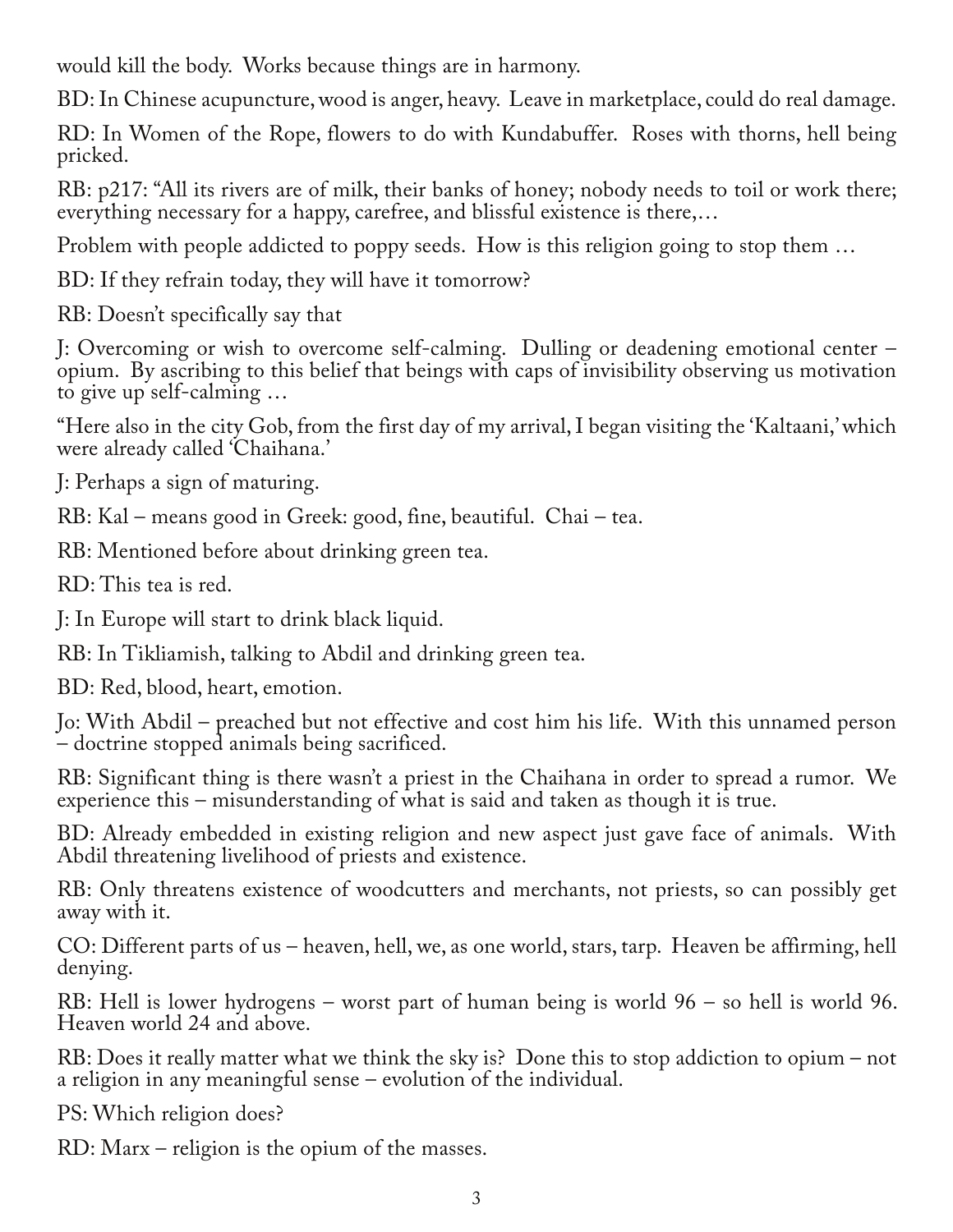RB: Means of silencing inner questioning.

RD: Maybe the religion of man number one

RB: Religion of man number two – all about emotions affirming or denying.

RD: Steam whistle in Arousing of Thought. Also veil – linking back.

Jo: Theme that runs through try to help humanity by direct means and always seems to fail. Someone like the Chaihana owner and his way of trickery seems to be successful – comes up many times. Indirect means has more success.

RB: Law of three. When you try to use active force … need third force.

BD: G says truth can only come to people in the form of a lie (J Moore, quoting Ouspensky, in biography of G, p83). When G met O instead of trying to impress him, chose to be crude and use Cossack accent, because if he tried to impress him would lead to rejection.

RB: Another thing – doesn't really matter what most of these people do or believe. Society being degraded by addiction to narcotic. If you stop it, will be as mechanical as before. I was taught about hell and paradise, but was never given pictures. My idea was from Hieronymus Bosch – no Police whistles.

BD: The Koran has descriptions like this and repeated many times.

RB: Islamic heaven seems like a fiction.

RB: Adolescent – I was deeply against Christianity – obvious hypocrites. Disagreed because didn't make logical sense. Heaven – where is it? Not anywhere near where I lived.

PS: Not taught in Judaism – heaven and hell.

RB: Hellfire preachers was out of the Torah. No reasonable representation of heaven and hell in the gospels. So CofE managed to find it in Jewish religion.

PS: It is in the Torah and in mystical Judaism, but not mainstream.

RB: My impression is that this is written around Islam – means submission and this is about submission.

RD: Psychology of predatory dominator mammal in atheistic literature.

RB: God – G saying that he wanted to introduce a new concept of God to the world. Old Testament God is a God of revenge – don't want to cross him.

RD: Jealous God.

RB: Christian God is all love, but in a very amorphous sense. Christ stands in the way of God – seems to be through Christ.

CO: Isn't that lying. Jesus never said 'I am between you and God'. Fabrication of people who wanted power.

RB: Need to appoint someone – "Pope"

BD: A lot Christian religions don't know what to do with Jesus. Love – and no capability to do that. Old Testament is what is preached – absurd. Can get back to vengeful and hateful.

RB: Islam – fatalism. Allah did that!

RD: Warrior prophet.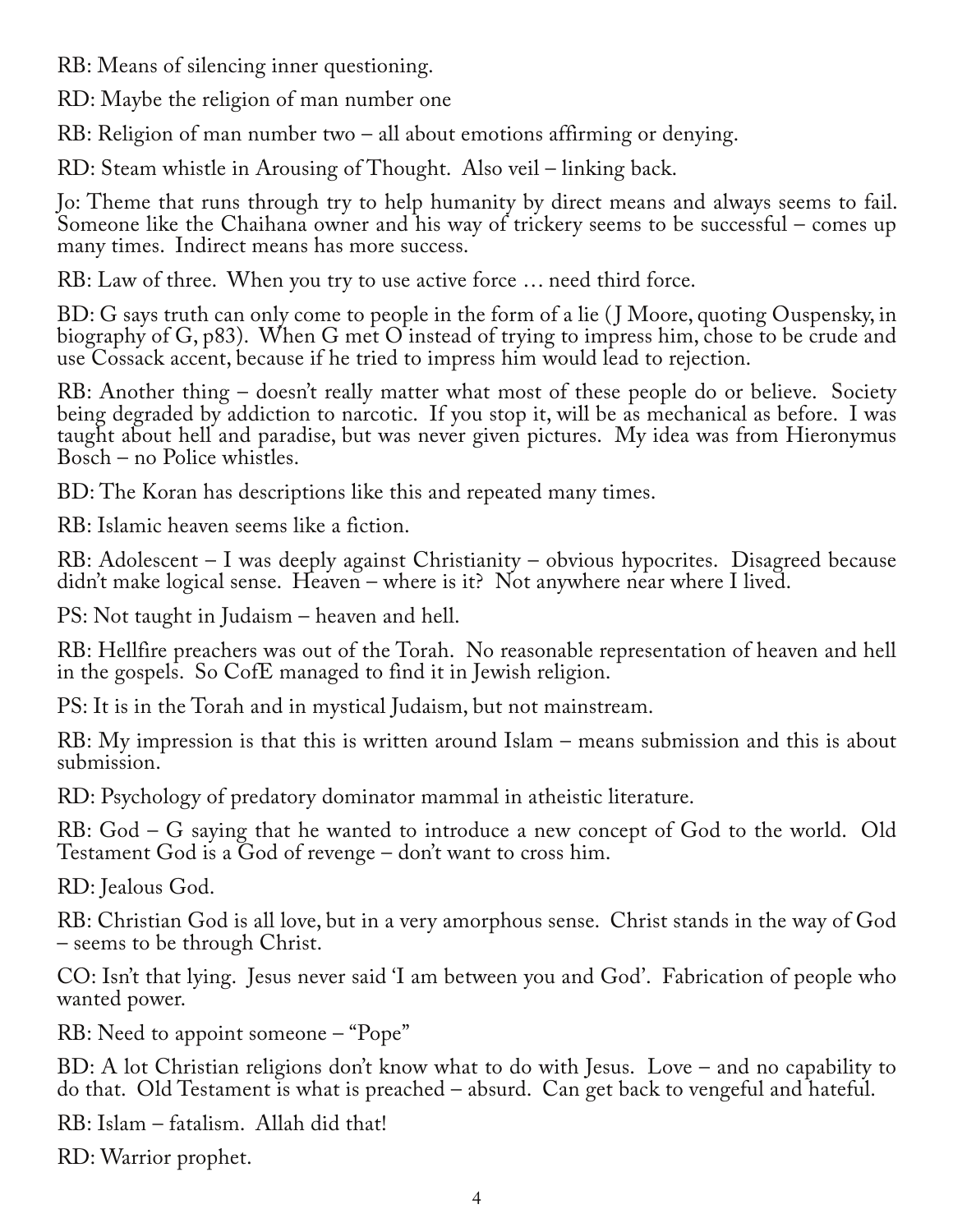RB: Jihad supposed to be an inner battle, but really about killing other people.

BD: Disputed by a lot of Islamic clerics. Worship of animals and giving them souls – Hinduism and reincarnation as animal.

RB: Reading the Tales and not being given the truth here, but given what we need to find the truth.

RD: Argument and Arguenia – same root as silver.

RB: Gold is truth and Silver is mutable?

RD: Turquoise = Turkey. Pythoness base for Pythagoras name.

RD: Pounds = money and was based on pounds of Sterling Silver.

RB: Visions of heaven and hell are absurd.

BD: Gold not really valuable – mentioned in the experiments with copper.

RD: Good conductor

RB: Only discovered recently, same for palladium. Is it true that when we think of something good, it is better than it really is and when bad it is worse?

RD: Ekhim Bey –

RD: Chaplet amber with small diamonds and garnets

RB: Why is Rascooarno sacred? (p219)

RD: Feeds something higher

BD: ingenious because you have to lie to get people to do what you want.

RB: When companies advertise, don't logically give reason to buy, create a narrative. Hero is the product. Nothing in the religion that says chewing poppy seeds is bad.

J: Characters symbolise aspects of our development – possible that characters that undergo sa‐ cred Rascooarno - something comes forth. To be reborn, first need to die. Dying bit by bit, character by character.

RB: In one way Beelzebub is part of us, Hassein is part of us – Ahoon is moving part. Think you are right. Gornahoor Harharkh represents part of intellectual center. Question - if you haven't observed centers functioning, can't line yourself up with these characters. King Konuzion feels like higher part of emotional center.

RD: Selling us false dogma.

RB: Don't care how we get the horse to pull the carriage. If the horse is possessed of negative emotion, need intellect to work in harmony with moving center and send image to make it enthusiastic. Reins that driver holds – ability to send emotional center videos.

BD: Ties back to voluntary suffering. Making effort to do that. Emotional part of suffering, not rational.

RB: Complicated – have to bring ourselves to have perspective. Voluntary suffering – hard to observe and get that right. Point is creates energy for self-remembering. Emotional battle over yes and no.

BD: Wise ruler made them do – created impetus for voluntary suffering.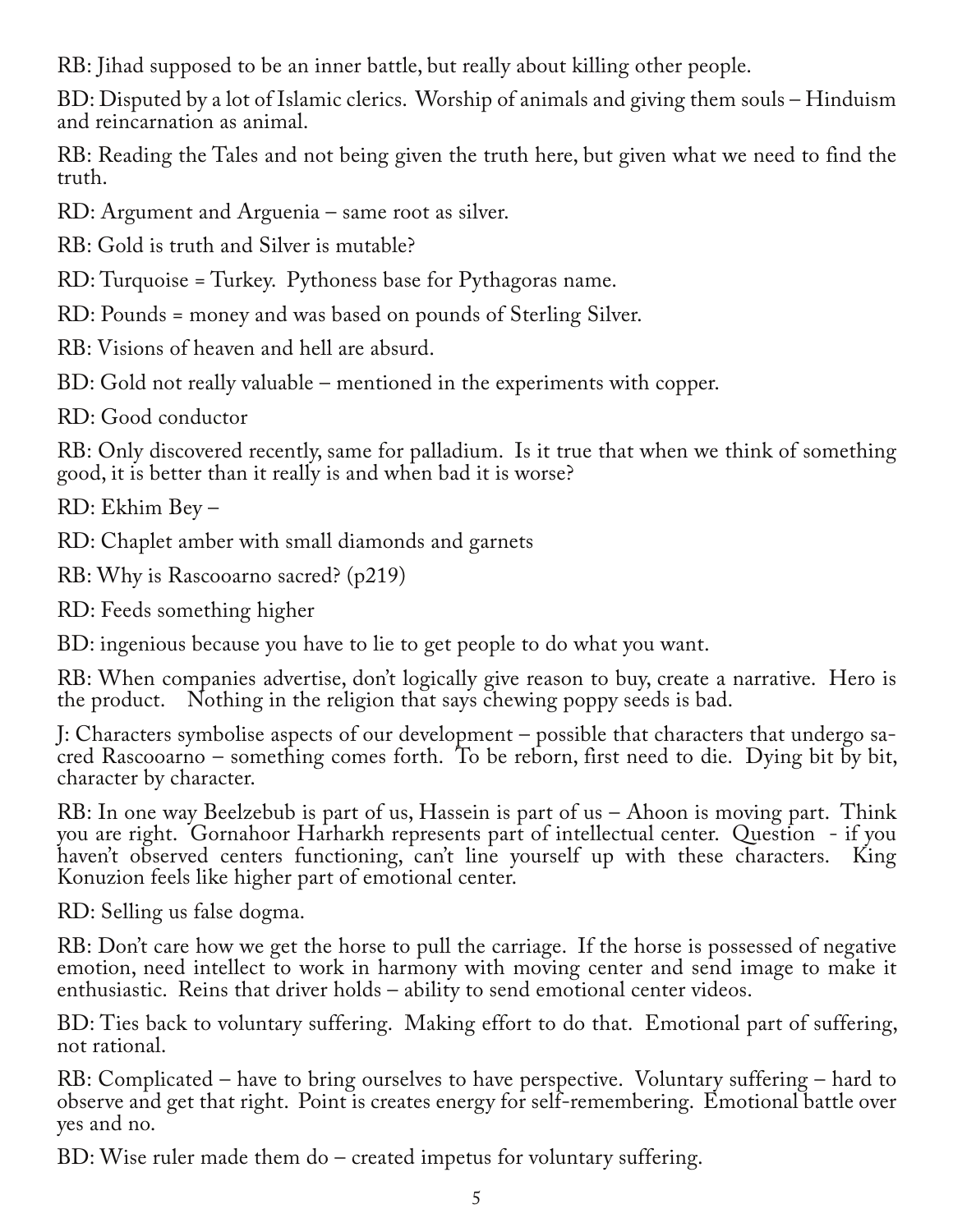RB: Sacrificial offerings do stop. Comes out of Tikliamish – reduced somewhat, but when he leaves Maralpleicie not sacrificing anything any more.

J: Newbie question: Moving Center produces images in head brain. Can also produce images in head brain. Daydream, mechanical images, fed to horse. Gornahoor Harharkh is the head brain images?

RB: What I was taught (have to observe). Only thing in you that produces images is the moving center. Imitates what it sees. Playing games such as chess, cards, moving center doing most of the work. Thinking center works by comparison and can manipulate variables. Every word you know is mathematical variable. Doesn't work with images. Formatory thinking is lower part of all three centers jumbled up together in such a way that the centers need not act. Some‐ one asks what you feel about something in the news, normal person responds with something they heard. All three centers lodged together and lower part of intellect is where formatory attaches. Making of world we observe involves bringing together of impressions from all sources and at same time have to send shocks to emotional, thinking and moving center. Has to be associations created in all three centers for all that comes in, and stored eventually. Associations in thinking, moving and emotional centers. Formatory apparatus stands in front of them with nothing more than H48 can respond as automaton. Have to try to see for yourself. A lot is from G's lectures. Says each of centers has own set of associations.

## **US Session**

Attendees: Robin, Paula, James, Ronald Jones, Richard Miller, James O'Donnell, Anthony Tan, Bobbie, Sandra Whitmore, Jeff Tripodi, Anne Little, John Amaral, Stephen Frantz

SF: The importance of voices – sounds. Took that to mean that the things that come in through the ear affect the emotional center more than thinking center. Ear portal to emotional center. Something going on with emotional response to mythology. Voices of these animals will always startle them – never get used to it. Voice of the donkey most important of the voices. What the donkey symbolizes. Reasons for not sacrificing animals becoming more degraded. Abdil – animals might be holy and now might be spying on them.

RB: How many been to Moslem countries. I have bee to Saudi Arabia. If you hear the call from the minaret, everybody who isn't European is down on their knees. Go to the souk and talking to a stall owner and you hear sound of muezzin from minaret, and he has a prayer mat ready and immediately goes down and prostrates himself to Mecca. Donkeys random. Muezzin not random. Yes, Christian religion has heaven and hell, but this felt more like Islamic heaven and hell.

SW: New mythology being created by Konuzion and Beelzebub. The characterisation of the invention – lying. Mythology – collection of stories that people hold to be most true. Can study a culture by studying a mythology.

RB: Possibly the best word to describe this story – mythology.

SW: Descriptions of heaven and hell. Nothing spiritual about them. Reward and punishment on movement and instinctual centers. Odd since Maralpleicie is center of emotion. Can't equate spiritualism with emotion. Moving and instinctive focus for reward and publishment. Offended by non-gendered souls get their pick of desirable females among sweetmeats and other things.

RB: Weird heaven. Lots is strange. As many women as you want … not rational. Structure of any myth – not rational, not logically connected. Broadcast?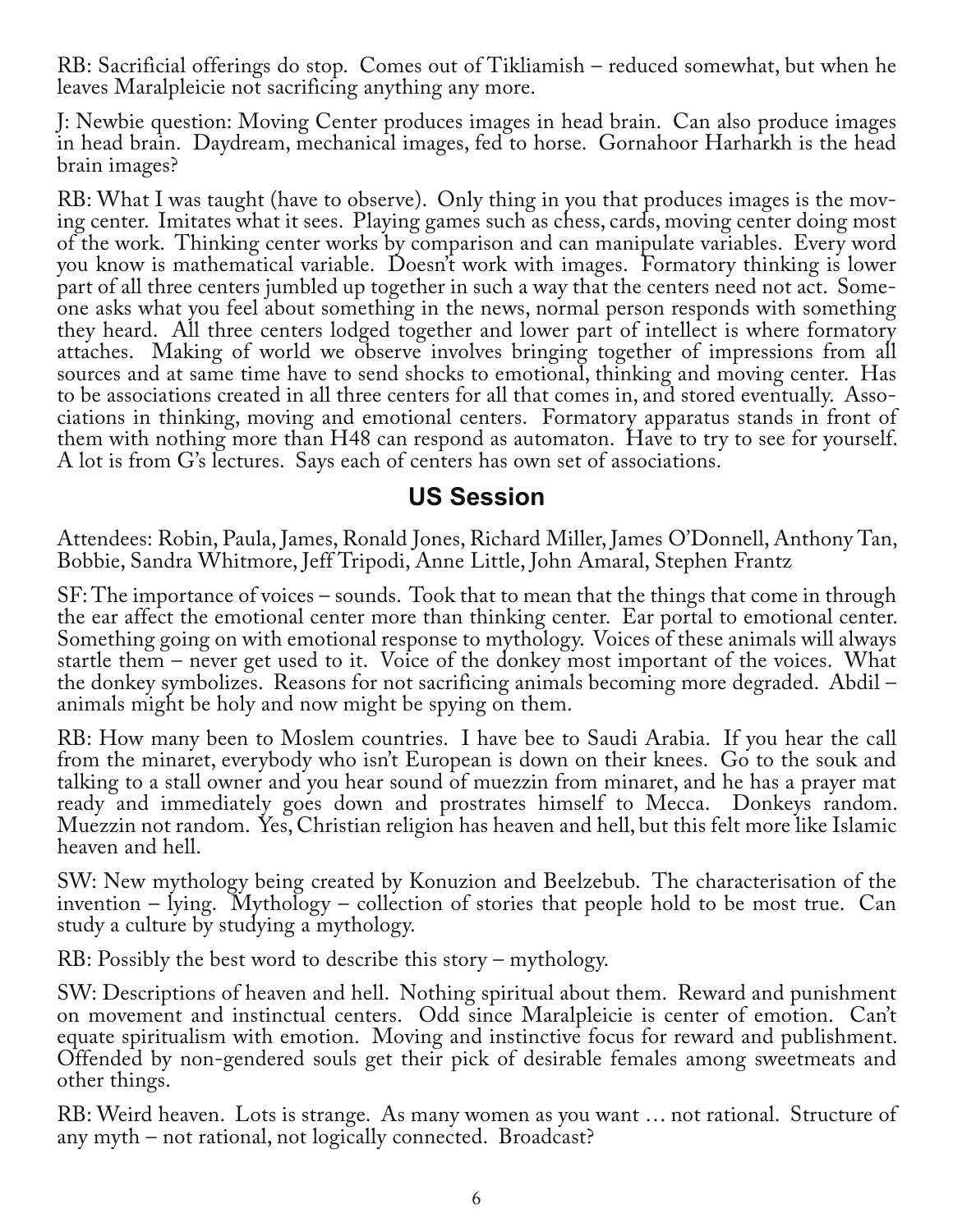## RJ: To throw

RB: To throw seed. Implication is that King Konuzion personally spread the myth. Spirits floating around with caps of invisibility spying on me and donkeys and dogs, so can sin where there are no dogs and donkeys.

RJ: Exercise in power. Low and formatory use of religion. Upset about drug use and nothing he did worked, so invented external formatory process so they would be afraid all the time. Use of power. Beelzebub added something almost unrelated to the drugs and everyone ate it up lock stock and barrel. Method of control that he can use also.

RB: Emotional center easily fooled by giving it something to identify with. All know this. People fall in and out of love in seconds. Why called Mister god?

BP: Mister form of respect.

RJ: Reduction to level of us.

RB: Etymology of Mister – interesting – kind of honorific. Was Master and Mister less than Master. Demeans the whole idea of God.

RM: Mister God image of god with comb in pocket?

RB: Old Jew with comb in pocket. Think G said that in person as well. Anthropomorphisation of God turns him into an old Jew.

SW: He points out that mythology changes. Start looking up and raising their hands. Gestures are different when they hear the voices of animals. God was on our level and now looking up to God.

RB: Question is what is prayer? Wen to Church and noticed that people kneeled down put hands together and looked up. If you had nobody to copy and were to pray, is that natural? Suspect there is a correct position for prayer. Moslems prostrate in a specific way.

SW: Hold hand up and look up in movements – always felt was looking up to God.

RB: Would agree that is what I feel.

RM: If this is a feeling, despite the fact that they have animals around reporting on them, but looking up. Something in them – emotional sense of truth. God in larger world, cosmos, to know that it is above.

SF: Could help explain the sentence that it always startled them. Everything exists at material level - instinctive center. Didn't know that it existed, but something wasn't entirely dead, be‐ cause could be startled by a sound and looked up. Remnant of conscience.

BP: Were under a canopy before the veil was removed.

SW: What is the nature of the world? Word world coming up a lot. How is it changing. God/Gob?

JA: Was a real city – Gobi. Was curious and looked it up.

RB: Have impression also. Gobi dessert named after that.

J: What you just said about the canopy – comes from Isaiah – sits enthroned … canopy, like a tent to live in.

RB: If we had never gone into space, but everything else technologically like now, idea of canopy up there would be acceptable. Various things that science says is happening is as myth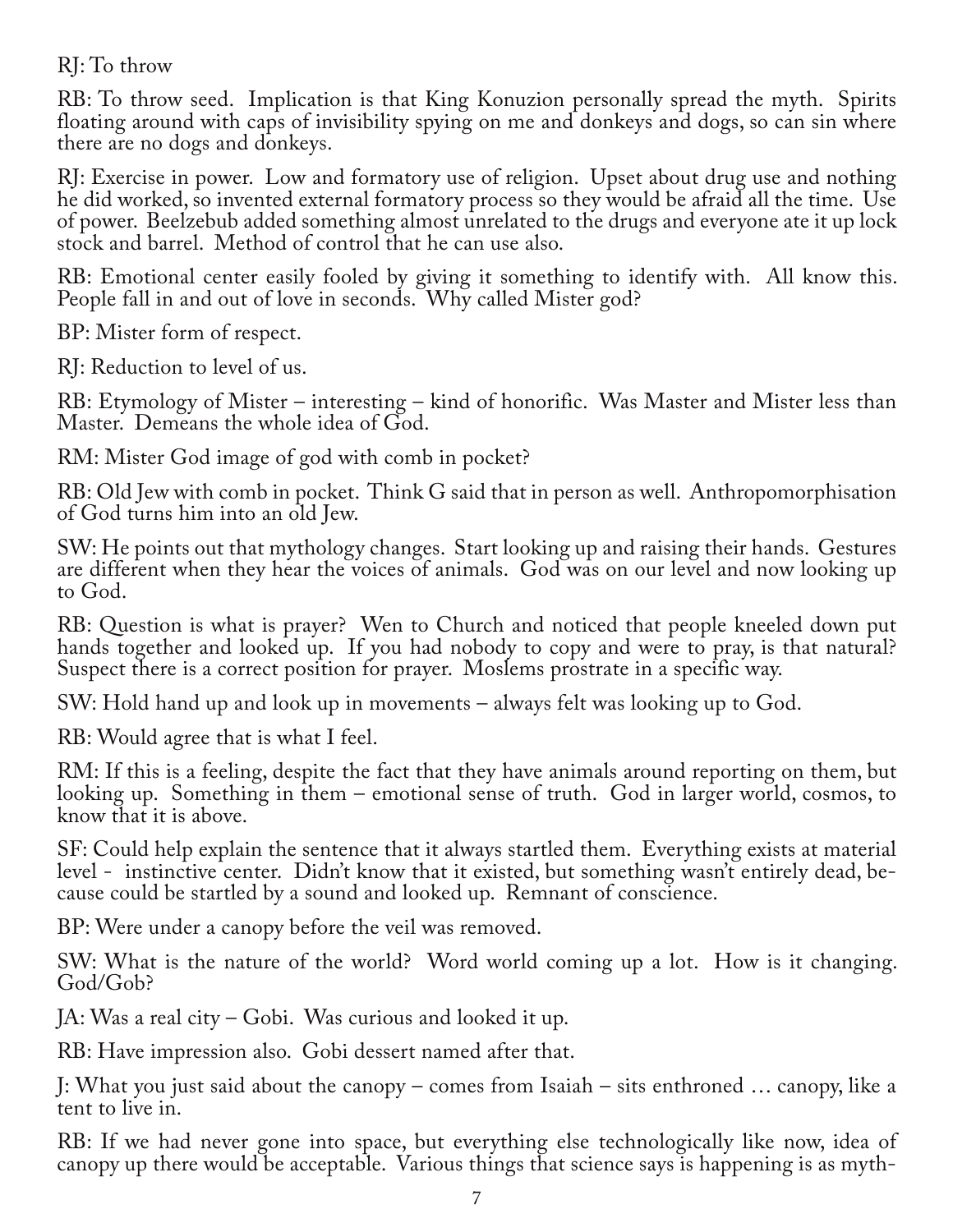ical as before – not true. Is it important in terms of evaluation whether we understand anything beyond the Sun. If you think of stars as a veil – solar system – Sun highest thing.

SF: One of the most puzzling paragraphs on p225 – Ahoon reminded of something "You no‐ ticed, my dear Hassein, with what venomous satisfaction our old man reminded me, after so many centuries, of that comical situation of mine."

RM: Thinking about Dr Nicoll and The New Man. This old man is the old self and something of part of Beelzebub not part of him any more. In MWRM where G speaks of getting back at the soldier for the typewriters and going to get back at him with venomous satisfaction.

RB: Always had a problem with Ahoon. Part of Beelzebub in some way. It is his old self. Most accurate representation so far. Excellent – just fits. Ahoon does so after mannerisms of Beelze‐ bub. We kind of know that most of our personality is quite useful in world and don't need to change it – just not identify with it. Just let it go and it is exactly after the manner of each of us.

RM: Thinking about solionensius and been able to begin something a bit different and been writing and we are in a special time and if we can not be identified with world events there is an opportunity. Can work now a little.

RB: A paradox in the Tales. People look forward to Solionensius – people who are trying to evolve. May be because of some kind of planetary action a terrible change of events has begun and the planets are no longer in that relationship and the energy was passed and what mankind did was have a nice little war and can be a nice big war. In the pandemic also – knew it was coming because I picked up something in December and obvious it was coming to America. First a sense of denial – Chinese thing – then coming and watched America go into straight paranoia. From not coming here to complete paranoia – billions of people. Typical negative emotions swapped out for another one. Got that feeling with pandemic – beyond our ability to do anything other than observe.

J: From ISOM: What is war – result of planetary influences … tension results … same tension takes place between planets … people begin to slaughter one another and seems to them that they hate one another …

SW: Never gave Ouspensky his due in the past.

SF: Beelzebub says "you noticed …" so same as he did – developing being.

RB: Paradise? Interesting that etymology of paradise is so different to the etymology of hell. Paradise rather than heaven. Related to garden. Orchard or royal hunting park. Adopted by Christian church used for Garden of Eden. Designated a paradise – good orchard or hunting park. Hell is nether world. Place where what survives of the human being goes to – nether world for the receipt of the souls of the dead.

RM: Meaning of hysteria?

RB: Mentioned in first chapter.

J: Womb.

RB: Comes from word that indicates the womb, but not the full story. Associated certain dis‐ eases with certain organs – melancholy with liver. In Greek, but not sure about Chinese for instance. Doesn't mean men can't get hysterical.

SW: Freudian emphasis on hysteria as a women's disease.

RM: Never studied Freud but one of his big mistakes not to understand source of trauma in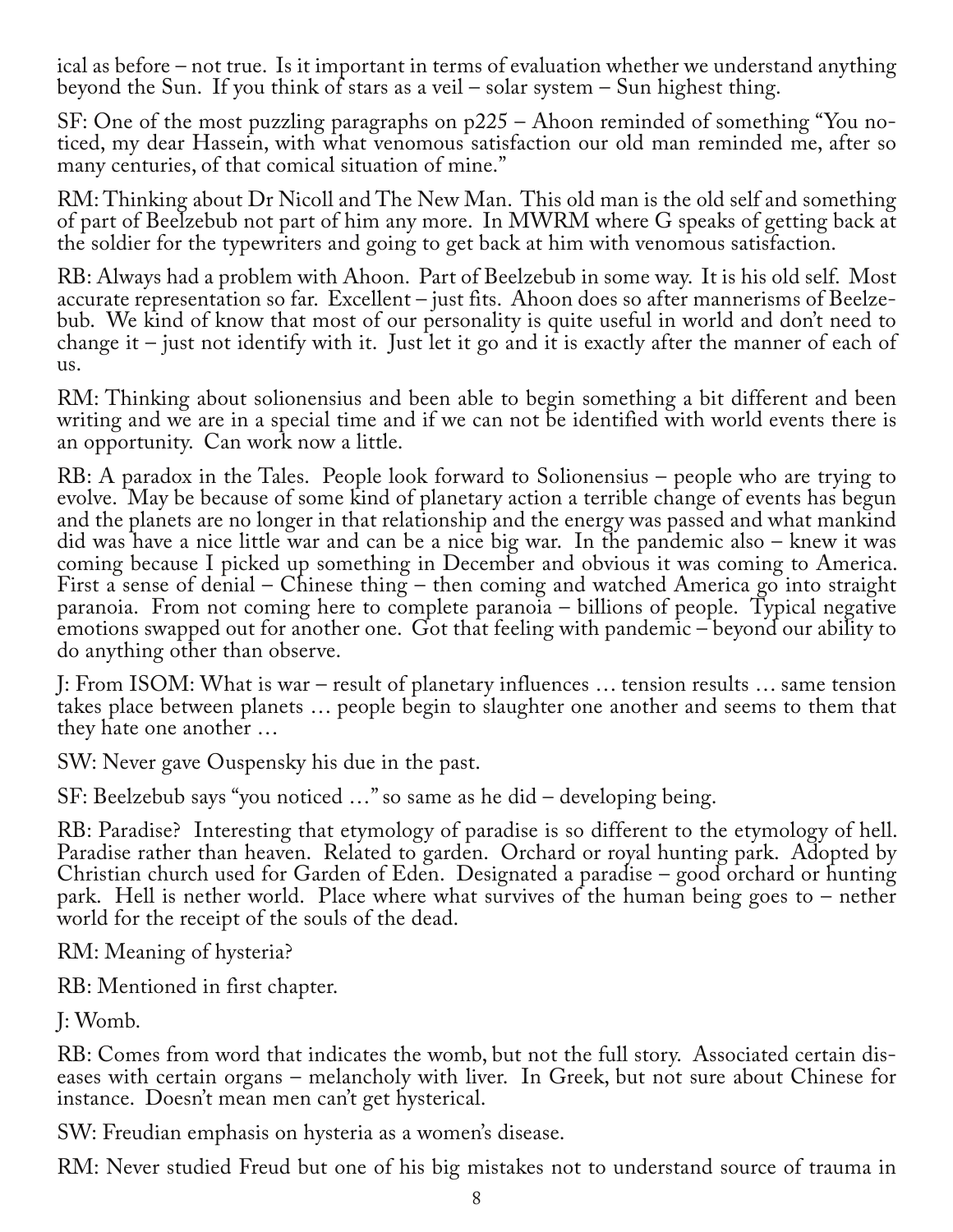women. Become hysterical due to loss of substance – cosmic blood that could go towards making a higher being body through emoting negative emotions. Parallel between loss of blood and hanbledzoin.

RB: Common for men to become hysterical when their favourite sports team loses. Not really a joke. Most all have wombs!

RM: Place in all of us that gives birth to something higher.

RB: If we are going to give birth to kesdjan body and later a soul, must be from something that represents a womb. Because men do get hysterical. Insult thrown at women a lot. Don't say that of a man. Difficult for me to take it further. Would look at Greek map of all the organs – might not be a stupid thing to do because G knew all this stuff.

SF: Hysteria associated with unconscious lying.

RB: Think Freud damaged for everybody, but don't have much to bring to it.

RJ: Narrow use of hysteria. In regard to holy places and how they rise up. Degradation of religions – one when someone wants to take advantage and other is a disease. Specific use of hysteria.

RB: Shrines – strange thing. Mediterranean countries where there are shrines. Our Lady of Lourdes – godsend that fills the place with pilgrims. Have someone around to classify whether it was a miracle or normal.

RM: Another chapter that has a lot to do with governance of humans

J: Also suggestibility

RB: If I was living in Gob and told donkeys keeping an eye on me, would not believe it. Suggestibility spreads like a disease. Looking at emotional center and normally what is happening within the individual is that the intellectual part has created a personality and the essence is forever criticising personality and personality smacking essence. Can't fool the intellect with stories like this – wants to ask questions. How high is the mountain of sweetmeats? Emotions is just 'yeah'. SF touched on before – key to unlocking emotional center is in the voice. Can sow a story like this.

SW: Sacrifice: Beelzebub trying to get rid of sacrificial offerings. Britannica article clarified a few things for me. Sacrifice and prayer considered man's attempt to communicate with transcendental reality. Religious rite – object offered to divinity … what has that got to do with us? Renunciation is a popular means of sacrifice – don't have to kill the animals. Ouspensky writing on sacrifice – G says if nothing is sacrificed, nothing is attained … until crystallization has oc‐ curred.

RB: Idea of having to give something up … quote from G that you have to pay for knowledge and the payment you make is yourself. Pointing to same – have to sacrifice bits of ourselves. In ISOM also where you have to sacrifice your suffering and what people can't do. Don't think you can logically discuss, have to contemplate it. What precisely is suffering? Don't think we can go much further than acquiring a lot of data in this area.

JOD: Statement that there has to be sacrifice – that is the Christ. Christ was the sacrificial lamb. Was supposed to end animal sacrifice. Abdil – but didn't work. Has to be something precious and not forever.

SW: Noting the Sufi influence and reference to Christ in stories about donkeys and oxen. Looked them up again – Greek view, silly animals. Biblical view utilitarian and good critters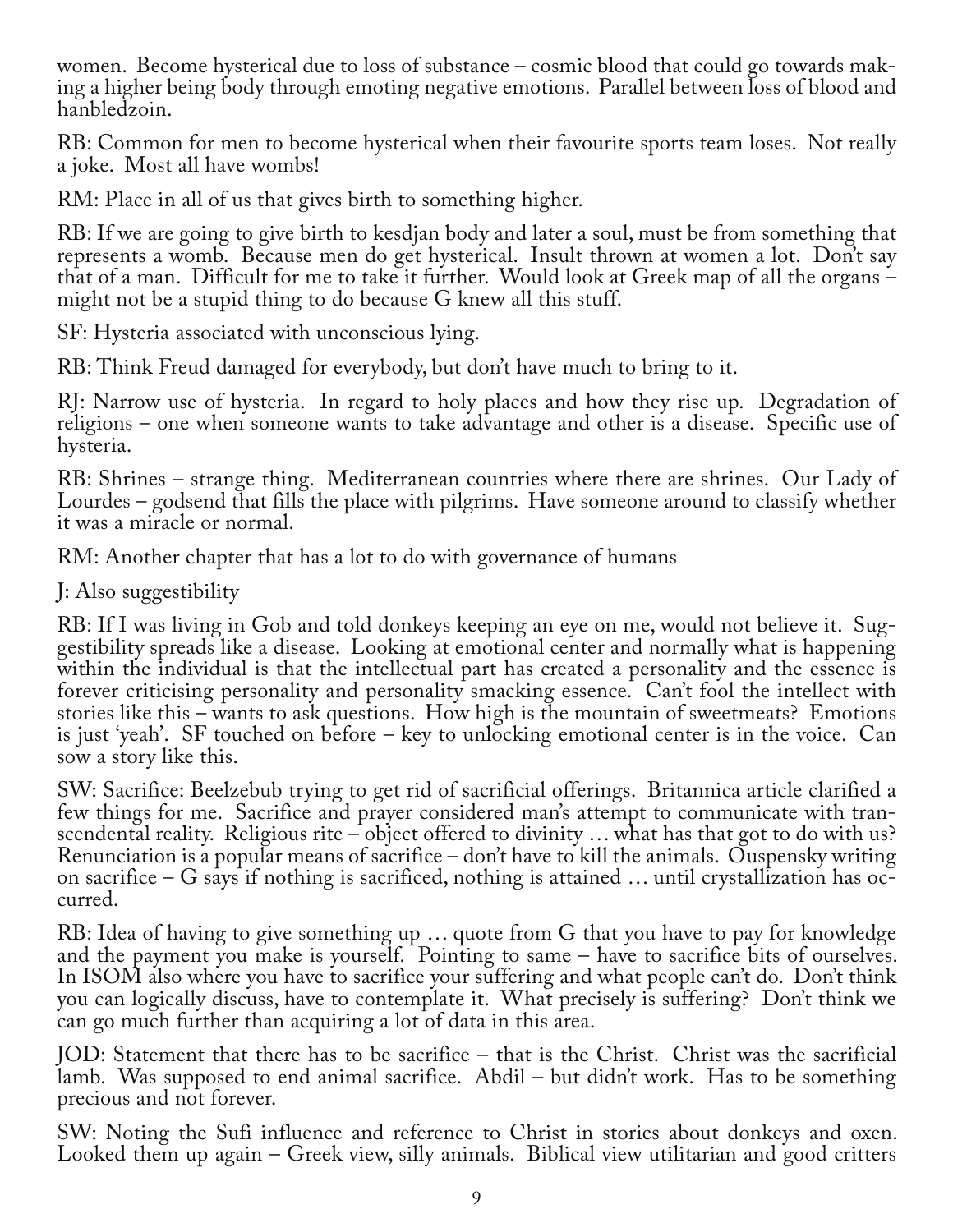that do the work. Riding donkey into Gob and being dragged off – close to Palm Sunday. Christian imagery ox and donkey symbol of unity – one is clean and one not. In Christmas picture of Christ in manger.

RB: Who lives in the neighbourhood of the cock – crows at midnight? Never crows at midnight.

BP: When there is an eclipse – get irregular pattern. Just on those unusual nights.

RB: Do apes squeal?

SF: Lying – material advantage … complete overcoming of emotional center. Unconscious ly‐ ing when you think you are telling the truth, so emotional center is most prone to believing itself and have others believe it. Must be basis for gullibility. Strange utterances of animals at times when it shouldn't.

RB: Intellectual center does comparisons, other centers don't. So intellectual center would know it was lying, because it weighs, measures, compares. Emotional center could lie by repeat‐ ing something it believed. When someone tells you something you heard and you repeat it. If a shrine has been invented and story attached – sounds like exploitation of people.

SW: King K lying at the beginning – is lying always a bad thing, or OK? Books written about that.

BP: KK and B knew it was a lie

RJ: Had an aim – to do away with use of drugs and the other was animal sacrifice. Donkey business shows how people can take things to comical extremes. Can become ridiculous.

BP: Essence of poppy used with sweetmeats.

RB: Part of the apparent contradiction – whacky heaven and hell idea and feeds to the people and they stop chewing poppy seeds. Only detail of suggestibility – when you get to heaven can have as much as you want.

SW: Does anyone remember pie in the sky when you die?

RM: Related to idea of lying and hysteria and holy places – what G writes about in story of the Yezidi who can't exit magic circle – told it is hysteria and he isn't satisfied with that answer. There is a connection.

RB: Interesting that G says should read the books in order. Won't understand MWRM unless you read this book first.

RM: Don't know what it means on first page of the Tales when he speaks of how to read the books. Implication that when you read my writings thrice … then can fathom gist of writings. Can get deeper meaning. Been reading those two pages over and over today. Interesting.

RB: In the friendly advice does say read it thrice – not three times. Could be used adverbially – three different ways. One of the reasons why I and others have this tendency to look stuff up – etymology.

RJ: Pie in the sky – drew my attention to how King Konuzion punished previously had no impact, but when he made up mythical story of what happens when you die, had an impact.

RB: Precisely

Emotional impact, not body.